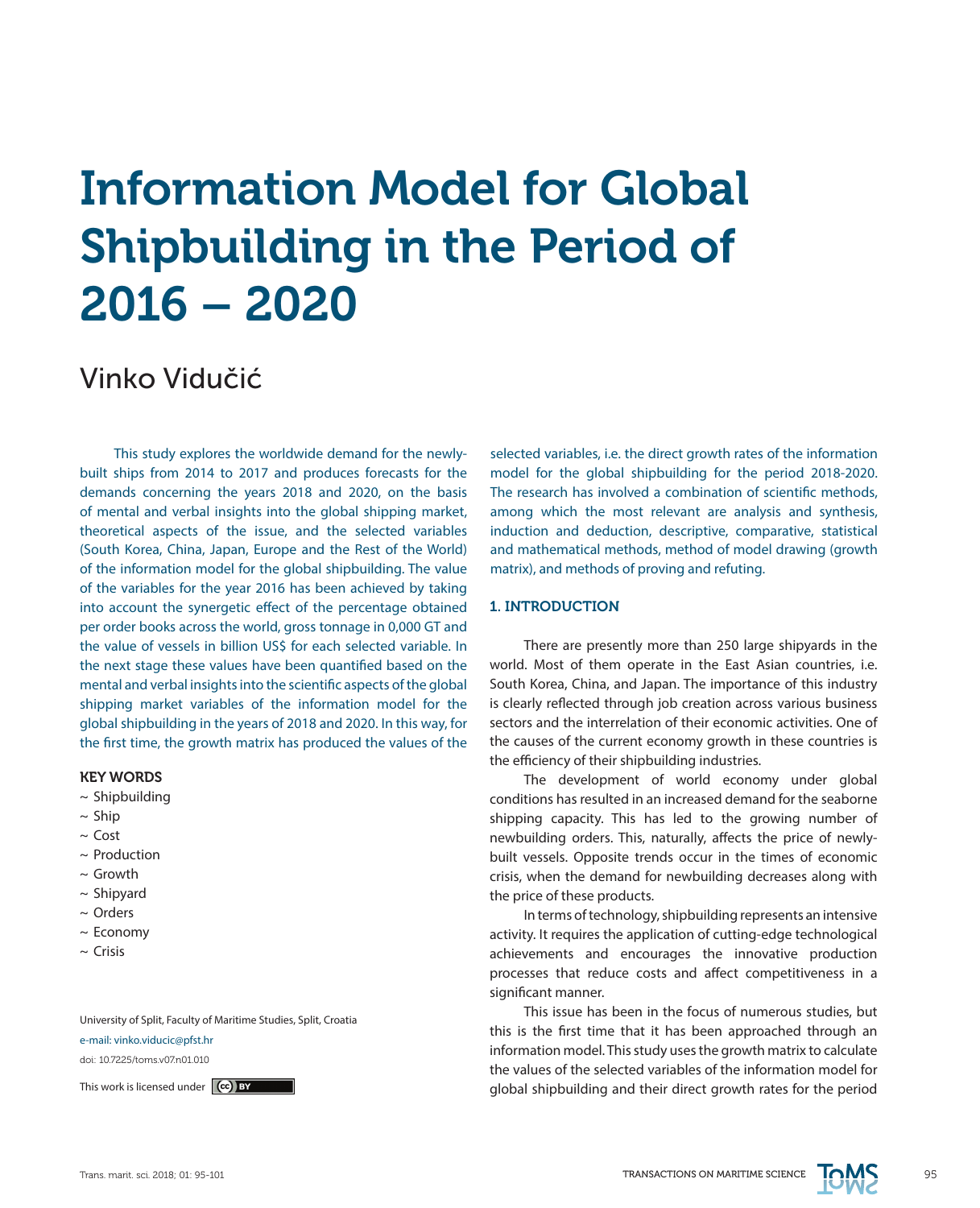2016 – 2020. In addition to the matrix and modelling, the study has also involved a combination of relevant scientific methods, including statistical and mathematical methods, induction and deduction, descriptive and comparative analysis and synthesis.

It is important to note that the quantification of the variables has been performed by taking into consideration the synergy of total gross tonnage and financial value of the newlybuilt ships, with reference to the countries and areas where the most important large shipyards are located.

# 2. MARITIME SHIPBUILDING MARKET

A shipbuilding process starts by designing a vessel. This implies a great deal of maps and drafts for making individual sections, as well as the design of the vessel as a whole. Designers and builders have to define and elaborate production processes, the flow of material supply, and so on. All these activities take considerable time resulting in multi-year deadlines. The latter stretches over a long period of time also due to the fact that respectable shipyards tend to keep their order books filled for a number of years ahead. In addition to deadlines, price, quality, and references, a shipper typically selects a particular shipyard taking into account the ways of financing the project (Hrvatska enciklopedija, 2017).

Shipbuilding heavily affects the growth of the related industries that create intermediate products to be fitted goods into the newbuilding. These industries include ferrous and nonferrous metallurgy, engine building, wood industry, paint and lacquer industry, electrical engineering, etc. (Šimičić, 1972).

Through these multiplier effects, a single job in the shipbuilding industry creates three to five jobs in associated industries. Modern shipyards focus on their core business, outsourcing most of other production activities. Nevertheless, shipyards – and not the subcontractors – take the ultimate responsibility for the deadlines, product quality, and for meeting all other liabilities stipulated by the contract between the shipper and the shipbuilder (Kersan-Škabić, 2009).

The value of the shipbuilding contract depends on the warranty costs, deadline, quality of the delivered product, risk of increase in material prices (especially iron), cost of insuring the newbuilding in progress, currency of payment and the related risks, price of energy, labour, and so on (Ivanković et al., 2009).

A shipyard has to ensure necessary assets for all processes during building a vessel, while the client pays smaller amounts in advance or in instalments during the construction period, with the largest amount paid after the delivery. Warranties for financing the newly-built ships are normally provided to shippers by their commercial banks, whereas the shipyard obtains warranties from commercial banks and, under specific conditions, from the state (Hrvatska brodogradnja, 2015). In the present time of globalisation, this may affect the competitiveness of a shipyard in the global market, often resulting in dumping and disloyal competition, which is non-compliant with the postulates of the World Trade Organization (WTO). Japanese and South Korean shipyards are typical examples of the state-subsidy practice that has enabled them to become frontrunners in the global shipbuilding market (Author's calculations, 2017).

Coastal areas of the USA and developed countries of Europe have become inadequate for large-scale shipbuilding processes due to stringent environmental standards. It is well known that shipbuilding activities harmfully affect the environment. They require huge coastal areas, thus representing a non-economical option in the above mentioned countries, where the real-estate prices along the shorelines are rather high. This is why these areas are typically focused on more profitable industries, including housing, tourism, banking, and service activities in general (SEA Europe, 2017). Modern shipbuilding is an industry demanding a sophisticated know-how and high-skilled workforce. This requirement can be met only by highly developed and some of the developing economies (Razvoj, 2017).

#### 3. WORLD ORDER BOOK OF NEWBUILDINGS

Today's largest shipyards are located in the Far East, in South Korea, China, and Japan. The leading shipyards take huge tracts of land in the vicinity of industrial zones outside city limits. Nine largest South Korean shipyards are situated in the same region. One of the reasons for the shipbuilding downsizing in the developed countries of the West is related to the environmental issues and the concept of sustainable development (Statista[b], 2016).

Figure 1 shows that in the first half of 2016 the world order book was in decline, compared to the same period the year before. Around 106 million compensated gross tons (CGT) or 5809 vessels were ordered. Their total value was approximately 290 billion US\$. The share of European shipyards amounted to 13 % or 38.8 billion US\$ of the ordered newbuildings, i.e. 8 % CGT. These figures indicate that European shipyards produce more complex vessels, i.e. vessels with higher added value per tonnage (CGT) (Hrvatska brodogradnja, 2014).

The 2015 frontrunners in the number of contracts were the shipyards in China and Japan. However, in compensated gross tons (CGT), the leading shipyards were those in South Korea. In 2014, South Korean shipbuilding industry produced 33 % of the global bulk carrier tonnage and 13 % of the global container ship tonnage. In 2015, the output increased to 29 % of all types of vessels. That year, the world order book contained a total of 1598 bulk carriers with around 130 million tdw, 978 tankers with about 93.6 million tdw, 436 container ships with around 42.5 million tdw, 201 LPG tankers with about 6.7 million tdw, and 159 LNG tankers with approximately 13.1 million tdw. (Hrvatska brodogradnja, 2015).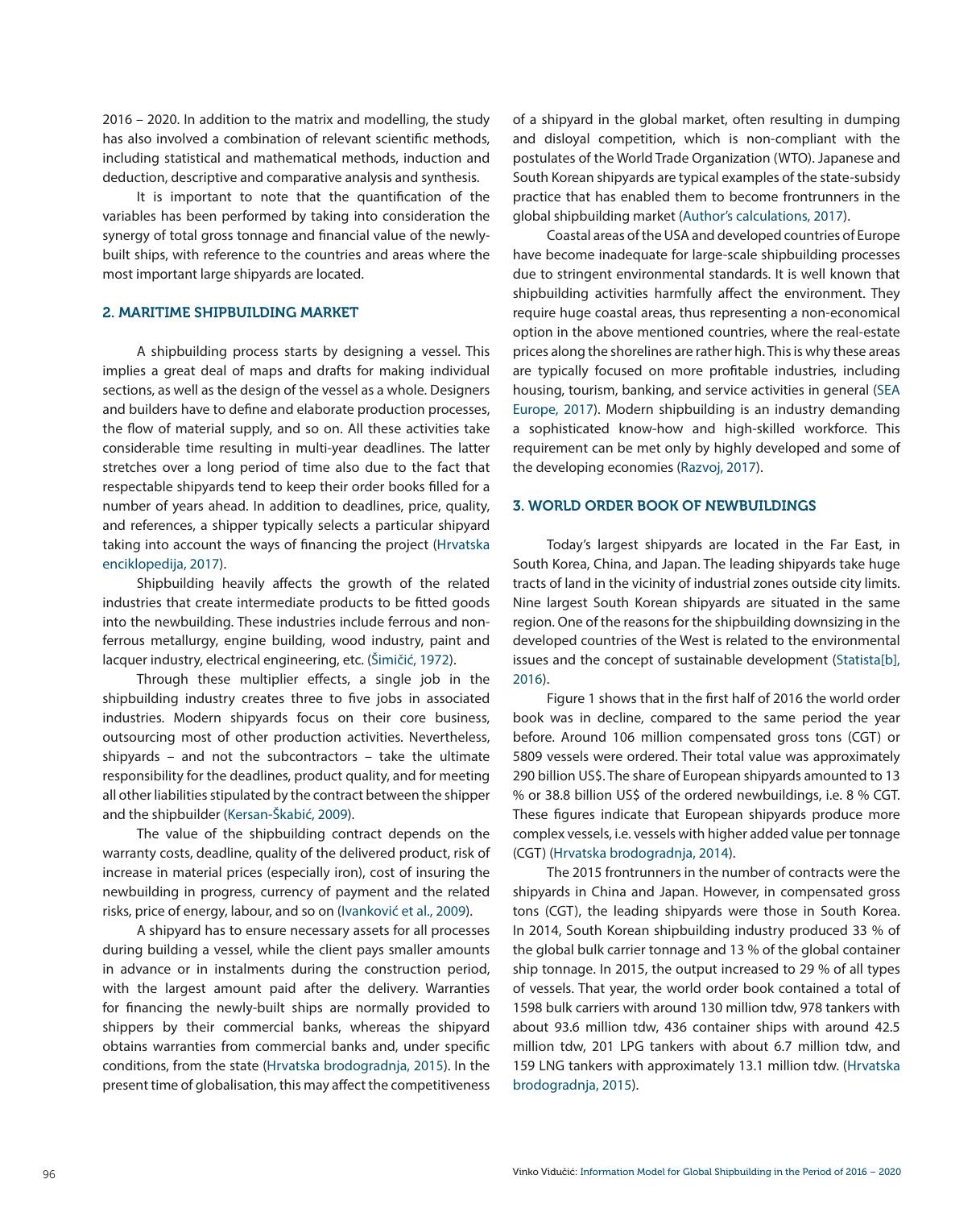

## Figure 1.

World's book of orders by shipbuilding regions in the period 2002- 2016 (Razvoj, 2017).



# Figure 2.

Major shipbuilding countries in December 2016 (in thousand GT) (Statista[a], 2016).

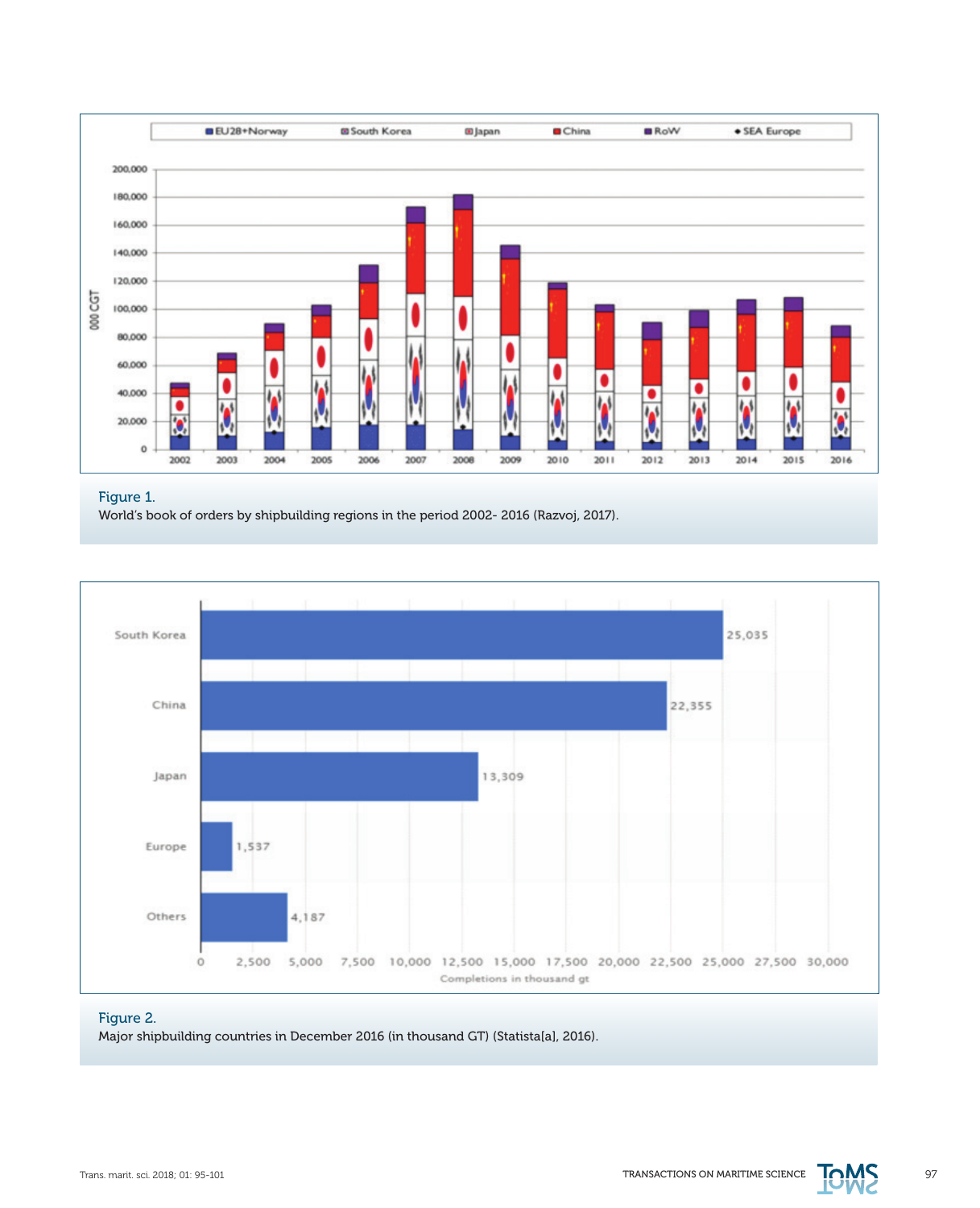Figure 2 shows that, at the present time, the leading shipbuilding countries include South Korea, China and Japan. The year of 2016 experienced a slight decline in the book of world orders when compared to 2015. During the period 2014- 2016 Japan's shipbuilding industry produced a larger number of vessels than South Korea. In terms of compensated gross tons (CGT), China ranked best in world order book with 31.7 M CGT, followed by South Korea (20.4 M CGT), Japan (19.2 M CGT) and the EU 28+Norway (8.6 M CGT). As for types of ships, tankers represent the principal item in the world order book (20 % CGT), followed by bulk carriers (18.9 %) and container ships (17.8 %). The shares of passenger ships and offshore vessels were 8.2 % and 12.8 %, respectively (SEA Europe, 2017).

Figure 3 shows that South Korea and China had the largest order books in 2017. The market share of Europe increased to 19 %, mainly due to construction of passenger vessels, cruise ships and off-shore vessels (SEA Europe, 2017).



Figure 3.

Value of shipbuilding orders by areas (in billion US\$) in February 2017 (Razvoj, 2017).

March 2017 experienced the lowest level of shipbuilding orders since 2008, amounting to just 513 newly-built vessels. Compared to the same period in 2016, new-build orders were reduced by 70 %. However, the demand for passenger vessels and cruise ships increased, together with the record growth in LNG tonnage (304 %). In terms of CGT, the 2017 world order book had 36 % of tankers, 22 % passenger ships, 13 % bulk carriers, 7 % container ships and 4 % offshore vessels. Compared to the early 2016, the major production drop in 2017 was in refrigeration ships (100 %), container and offshore tonnage (61 %), passenger vessels (13 %), RO-RO ships (12 %), and product and specialised tankers (1 %). Other types of tonnage experienced a notable growth in 2017, ranging from 24 to 304 % (Hrvatska brodogradnja, 2017).

Figure 3 also demonstrates that, in early 2017, most of tankers, in terms of their value (CGT), were ordered at shipyards in South Korea, China and Japan. Likewise, it can be noticed that most of LNG carriers, in terms of their CGT, were ordered at shipyards in South Korea, Japan, the Rest of the World, with China ranked at the 4th place. The highest value of production of bulker

tonnage was recorded at shipyards in China, Japan and the Rest of the World. It is obvious that South Korea does not participate significantly in building these simple and low-cost vessels. As far as container ships are concerned, most of their CGT was ordered in China, Japan and South, with the Rest of the World lagging behind. The largest global value of passengers, cruise and offshore tonnage was recorded in Europe, while the Chinese, Japanese and South Korean shipyards were lagging far behind.

In the following years, a reduced demand for offshore vessels may be expected because of the lowered oil prices and decreased activities in new investment, exploration and exploitation of hydrocarbons. Likewise, a reduced demand for LNG carriers may be expected due to their high percentage in the present order books. It is assumed that the demand for bulk carriers will remain stable, as will the demand for passenger and cruise tonnage [\(Poslovni.hr, 2017](https://gisis.imo.org)).

The analysis of the global market of the shipbuilding and the most relevant shipbuilding economies over the period of the next several years, results in the probable scenarios, as follows: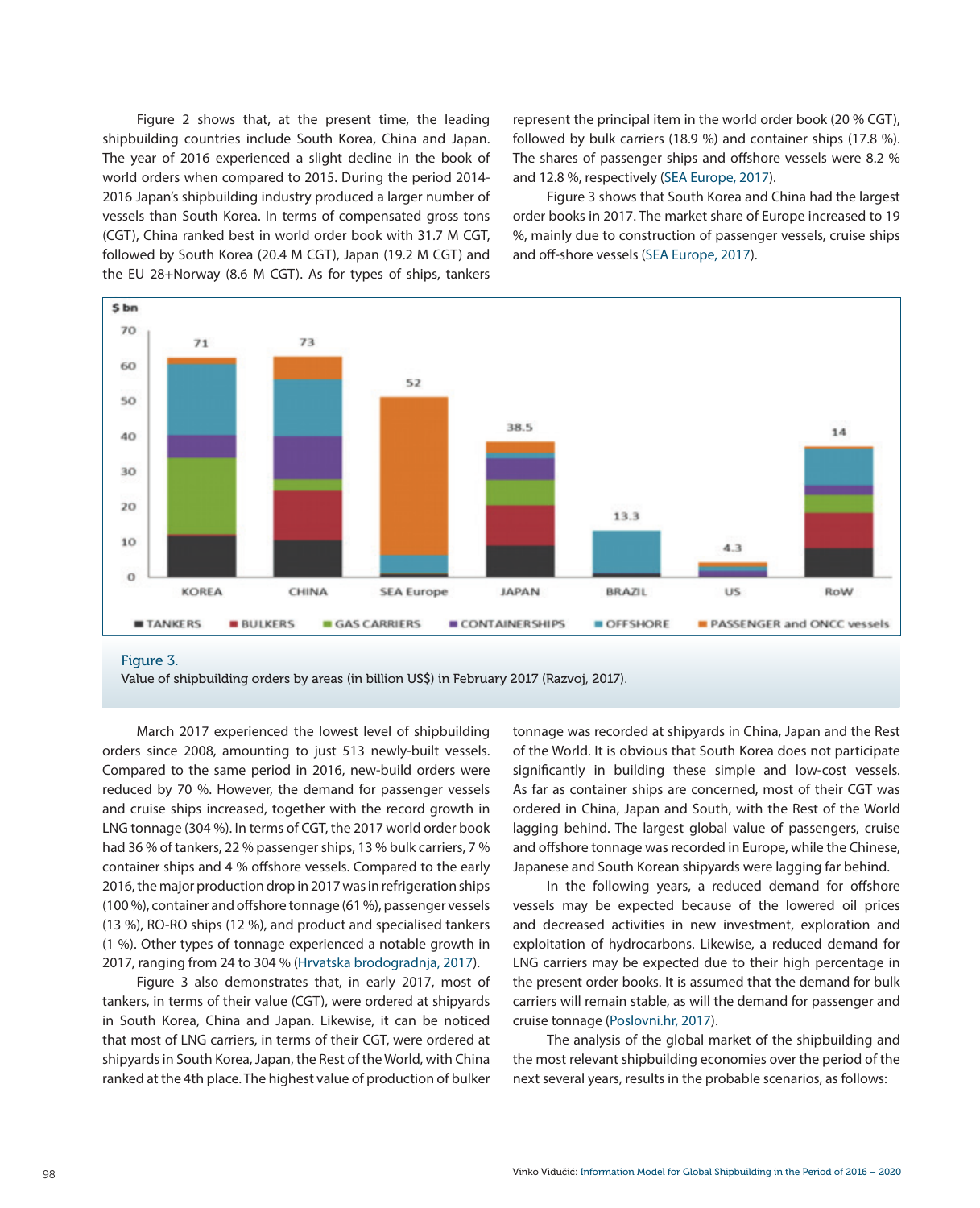1. South Korea: decrease in new-build LNG and offshore tonnage orders and the continuing demand for tankers and container ships,

2. China: continuing demand for bulk carriers, container ships, tankers, passenger vessels and cruise ships, and declining production of offshore vessels and LNG carriers,

3. Japan: continuing demand for bulk carriers, tankers, container ships, passenger vessels and cruise ships, and declining production of offshore vessels and LNG carriers,

4. Europe: continuing demand for passenger vessels and cruise ships, and drop in offshore tonnage orders, and

5. the Rest of the World: continuing demand for bulk carriers, tankers, container ships, and reduced LNG and offshore tonnage demand.

# 4. QUANTIFICATION OF THE VARIABLES OF THE INFORMATION MODEL FOR GLOBAL SHIPBUILDING OVER THE PERIOD 2016-2020

The variables selected for creating the information model for the global shipbuilding industry over the period 2016-2020 include: South Korea, China, Japan, Europe and the Rest of the World (RoW).

In terms of value of the newbuildings (in thousand CGT) and according to the world order books, this was the situation found in December 2016 (see Figure 2):

| 1. South Korea: | 25.0 | $\Rightarrow$ | 38 %  |
|-----------------|------|---------------|-------|
| 2. China:       | 22.4 | $\Rightarrow$ | 34 %  |
| 3. Japan:       | 13.0 | $\Rightarrow$ | 20 %  |
| 4. Europe:      | 1.5  | $\Rightarrow$ | 2%    |
| 5. RoW:         | 4.2  | $\Rightarrow$ | 6%    |
| Total:          | 66.1 | $\Rightarrow$ | 100 % |

In terms of value of the newbuildings (in billion US\$) and according to the world order books, this was the situation found in February 2017 (see Figure 3):

| 1. South Korea: | 25.0 | $\Rightarrow$ | 35 %  |
|-----------------|------|---------------|-------|
| 2. China:       | 22.4 | $\Rightarrow$ | 33 %  |
| 3. Japan:       | 13.0 | $\Rightarrow$ | 20 %  |
| 4. Europe:      | 1.5  | $\Rightarrow$ | 5 %   |
| 5. RoW:         | 4.2  | $\Rightarrow$ | 7%    |
| Total:          | 66.1 | $\Rightarrow$ | 100 % |

Taking into the consideration the synergetic effect of the percentage obtained from the world order books, in terms of tonnage (CGT) and value (US\$) of the selected variables, the variable values for the year 2016 have been produced, as follows:

| 1. South Korea: | 33  |
|-----------------|-----|
| 2. China:       | 31  |
| 3. Japan:       | 20  |
| 4. Europe:      | 7   |
| 5. RoW:         | q   |
| Total:          | 100 |

Note: It is assumed that the total number of points for the selected variables will always be 100 for each year presented in Table 1. Each variable is quantified on the index scale from zero to 100. On the basis of the mental and verbal insights into the scientific aspects of the global shipping market variables of the information model for the global shipbuilding, and on the basis of the study presented in the above paragraphs, the values of the variables are quantified for the years of 2018 and 2020, as shown in Table 1.

#### Table 1.

Points allocated to the variables of the information model for the global shipbuilding industry over the period 2016-2020.

|                  | Variables of the information model for the global<br>shipbuilding industry over the period 2016-2020 | Inputs y | Variations<br>(growth/fall) |      |         |
|------------------|------------------------------------------------------------------------------------------------------|----------|-----------------------------|------|---------|
|                  |                                                                                                      | 2016     | 2018                        | 2020 | 2016/20 |
| 1.               | South Korea                                                                                          | 33       | 32                          | 30   | $-3$    |
| 2.               | China                                                                                                | 31       | 32                          | 34   | $+3$    |
| $\overline{3}$ . | Japan                                                                                                | 20       | 21                          | 22   | $+2$    |
| 4.               | Europe                                                                                               |          |                             | 6    | $-1$    |
| 5.               | Rest of the World                                                                                    | 9        | 8                           | 8    | - 1     |
|                  |                                                                                                      |          |                             |      |         |

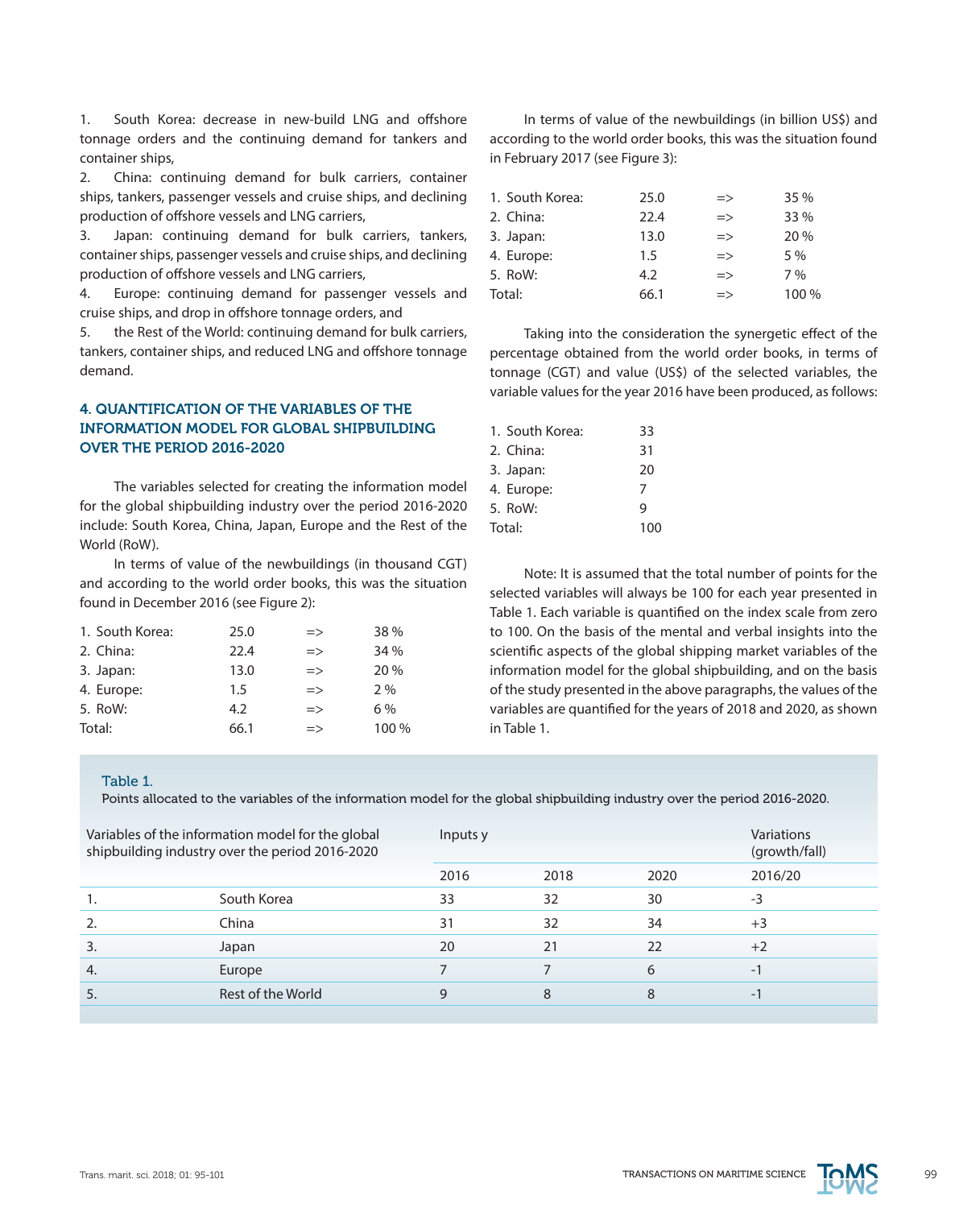The vector of the model growth is: 
$$
\Delta Y_{2020}
$$
  $\begin{bmatrix} -3 \\ +3 \\ +2 \\ -1 \end{bmatrix}$   
\n
$$
\begin{bmatrix} -3 \\ +3 \\ -1 \\ -1 \end{bmatrix}
$$
\n
$$
\begin{bmatrix} 1 \\ 1 \\ 2 \\ -1 \end{bmatrix}
$$
\n
$$
\begin{bmatrix} 1 \\ 2 \\ 3 \\ 3 \end{bmatrix}
$$
\n
$$
\begin{bmatrix} -3 \\ 3 \\ 3 \\ 4 \end{bmatrix}
$$
\n
$$
\begin{bmatrix} -3 \\ 3 \\ 3 \\ 2 \end{bmatrix}
$$
\n
$$
\begin{bmatrix} -3 \\ 3 \\ 3 \\ 4 \end{bmatrix}
$$
\n
$$
\begin{bmatrix} -3 \\ 3 \\ 4 \end{bmatrix}
$$
\n
$$
\begin{bmatrix} 3 \\ 3 \\ 2 \\ 3 \end{bmatrix}
$$
\n
$$
\begin{bmatrix} 3 \\ 2 \\ 3 \\ 4 \end{bmatrix}
$$
\n
$$
\begin{bmatrix} 3 \\ 2 \\ 3 \\ 4 \end{bmatrix}
$$
\n
$$
\begin{bmatrix} 2 \\ 2 \\ 3 \\ 4 \end{bmatrix}
$$
\n
$$
\begin{bmatrix} 2 \\ 2 \\ 3 \\ 4 \end{bmatrix}
$$
\n
$$
\begin{bmatrix} 2 \\ 2 \\ 3 \\ 4 \end{bmatrix}
$$
\n
$$
\begin{bmatrix} -1 \\ -1 \\ 2 \\ 2 \end{bmatrix}
$$
\n
$$
\begin{bmatrix} -1 \\ -1 \\ 2 \\ 2 \end{bmatrix}
$$
\n
$$
\begin{bmatrix} -1 \\ -1 \\ 2 \\ 2 \end{bmatrix}
$$
\n
$$
\begin{bmatrix} -1 \\ -1 \\ 2 \\ 2 \end{bmatrix}
$$
\n
$$
\begin{bmatrix} -1 \\ 2 \\ 2 \\ 2 \end{bmatrix}
$$

The vector of the model's reciprocal values:

$$
\frac{1}{Y_{2020}} = \left(\frac{1}{30}, \frac{1}{34}, \frac{1}{22}, \frac{1}{6}, \frac{1}{8}\right)
$$

*Y2020*

| Aatrix calculation: |                    |  |
|---------------------|--------------------|--|
|                     | $\Delta Y_{2020}X$ |  |

|               |  | $\frac{3}{30}$ $\frac{3}{34}$ $\frac{3}{22}$ $\frac{3}{6}$ $\frac{3}{8}$ |                                                                                                                                                                                                                                            |                                              |  |
|---------------|--|--------------------------------------------------------------------------|--------------------------------------------------------------------------------------------------------------------------------------------------------------------------------------------------------------------------------------------|----------------------------------------------|--|
|               |  |                                                                          |                                                                                                                                                                                                                                            |                                              |  |
| $R_{_{2020}}$ |  |                                                                          |                                                                                                                                                                                                                                            |                                              |  |
|               |  |                                                                          |                                                                                                                                                                                                                                            |                                              |  |
|               |  |                                                                          | $\frac{2}{30}$ $\frac{2}{34}$ $\frac{2}{22}$ $\frac{2}{6}$ $\frac{2}{8}$<br>$\frac{-1}{30}$ $\frac{-1}{34}$ $\frac{-1}{22}$ $\frac{-1}{6}$ $\frac{-1}{8}$<br>$\frac{-1}{30}$ $\frac{-1}{34}$ $\frac{-1}{22}$ $\frac{-1}{6}$ $\frac{-1}{8}$ |                                              |  |
|               |  |                                                                          |                                                                                                                                                                                                                                            |                                              |  |
|               |  |                                                                          |                                                                                                                                                                                                                                            |                                              |  |
|               |  |                                                                          |                                                                                                                                                                                                                                            |                                              |  |
|               |  |                                                                          |                                                                                                                                                                                                                                            |                                              |  |
|               |  |                                                                          |                                                                                                                                                                                                                                            | $-0,100$ $-0,088$ $-0,136$ $-0,500$ $-0,375$ |  |

| -0, I UU | -U,U88   | -0,130          | -0,500            | -U.375   |  |
|----------|----------|-----------------|-------------------|----------|--|
| 0.100    | 0,088    | 0.136           | <i>0.500</i>      | 0,375    |  |
| 0,067    | 0,059    |                 | $0.091$ ; $0.333$ | 0,250    |  |
| $-0.033$ | $-0.029$ | $-0.045 -0.167$ |                   | $-0.125$ |  |
| $-0,033$ | $-0,029$ | $-0,045 -0,167$ |                   | $-0.125$ |  |
|          |          |                 |                   |          |  |

The matrix calculation produces Table 2.

#### Table 2.

Values of the direct and indirect growth rates of the information model for the global shipbuilding industry over the period 2016-2020, on the index scale from 0 to 100.

(2)

(3)

|         |        | 3       | 4       |         |
|---------|--------|---------|---------|---------|
| $-10.0$ | $-8.8$ | $-13.6$ | $-50.0$ | $-37.5$ |
| 10.0    | 8.8    | 13.6    | 50.0    | 37.5    |
| 6.7     | 5.9    | 9.1     | 33.3    | 25.0    |
| $-3.3$  | $-2.9$ | $-4.5$  | $-16.7$ | $-12.5$ |
| $-3.3$  | $-2.9$ | $-4.5$  | $-16.7$ | $-12.5$ |
|         |        |         |         |         |

Table 2 shows that the points (i.e. values) referring to the direct growth rates of the selected variables of the information model for the global shipbuilding over the period 2016-2020 are placed diagonally, ranging from +9.1 to -16.7.

Due to limited space, this scientific paper does not discuss the values of indirect growth rates of the model variables.

There are notable differences between the values presented in the last column (Variations) of Table 1 and the values of the direct growth rates of the selected variables of the information model for the global shipbuilding over the period 2016-2020, shown diagonally in Table 2. These disparities arise from the mutual influence (competition) of the largest shipbuilding nations in the global market for the period observed in the information model.

#### 5. CONCLUSION

In this scientific study, for the first time in the process of analysing the world's modern shipbuilding industry, the growth matrix was used to produce the values of the selected variables, i.e. the direct growth rates of the information model for the global shipbuilding in the period 2016-2020. In addition to the matrix and modelling, the study has also involved a combination of scientific methods, including statistics, induction, deduction, description, comparative analysis and synthesis, with an aim of producing relevant results.

Japan will have the highest positive value of the information model's direct growth rates over the period 2016- 2020, amounting to 9.1, whereas China will have the lowest positive value amounting to 8.8. The highest negative value of